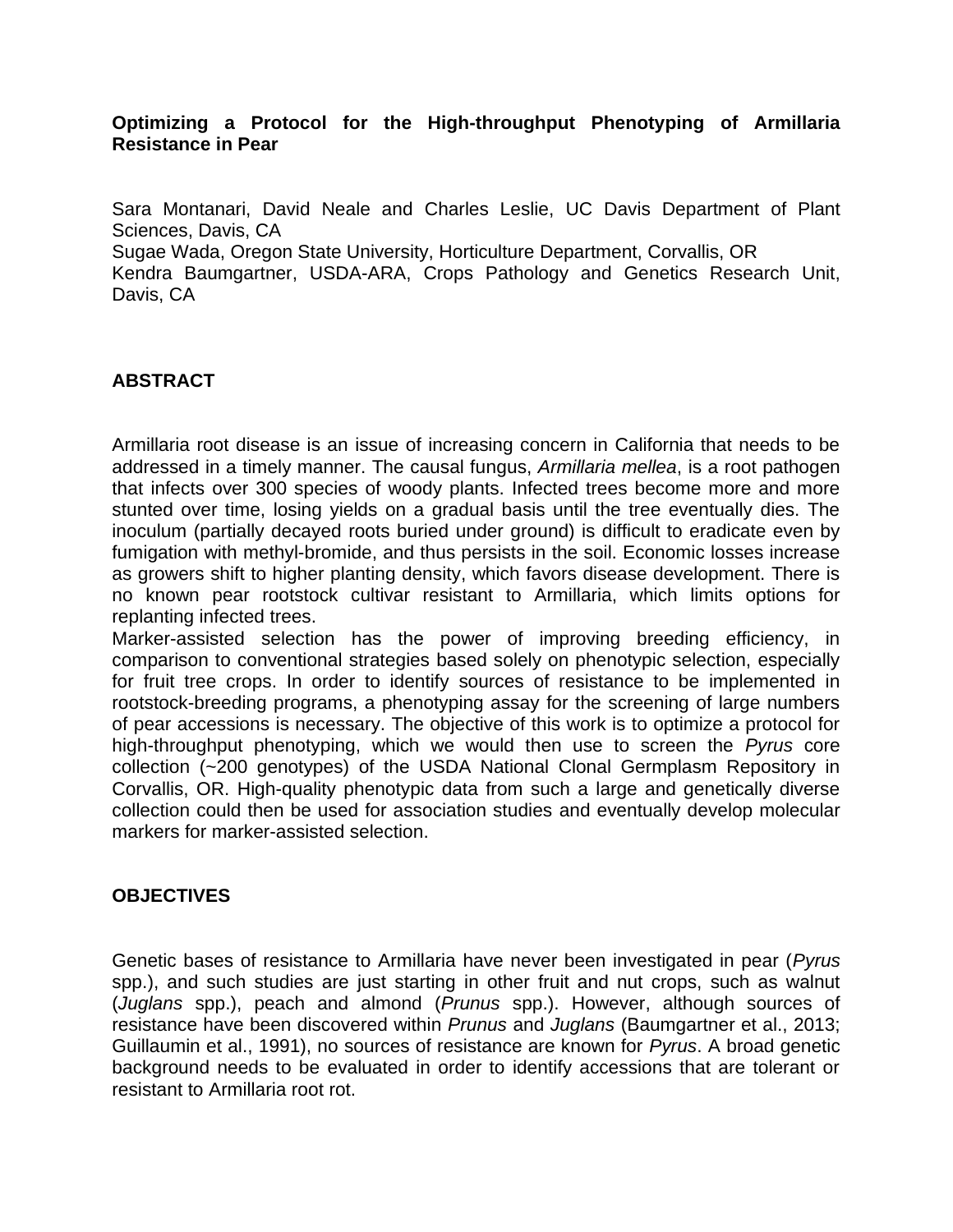Field and greenhouse-based infection assays have been attempted in other crops (Beckman and Pusey, 2001; Prodorutti et al., 2009), but it takes multiple years for symptoms to be expressed and many plants 'escape' infection. They are therefore not useful for large-scale screening experiments. The use of an optimized in vitro protocol for the high-throughput phenotyping of Armillaria disease in pear will be useful for the rapid and reliable identification of potential sources of resistance, as well as for genome wide association studies. Promising accessions could then be established in the greenhouse or in the field, on infected soil, for confirmation of resistance with a more time-consuming protocol.

Baumgartner et al. (2010) developed an Armillaria in vitro screening assay in grape, and subsequently used a similar approach to identify sources of resistance in rootstocks of walnut (Baumgartner et al., 2013) and almond (Baumgartner et al., 2018). The objective of our work was to:

- 1. Optimize the Baumgartner protocol for the high-throughput phenotyping of Armillaria resistance in pear.
- 2. Identify putative sources of resistance to *A. mellea* within the *Pyrus* germplasm.

# **PROCEDURE**

# **Plant material and micropropagation**

A total of twelve pear and one Amelanchier (*Amelanchier* spp.) rootstock genotypes were chosen to test the in vitro screening assay, using genotypes already established in vitro at the Wada Tissue Culture lab at Oregon State University (OSU) and at Sierra Gold Nurseries (SG, Yuba City, CA). These included eight *P. communis*, three *P. betulaefolia*, one *P. spinosa* and one *Amelanchier* spp. accessions (Table 1). Amelanchier clone A15 was bred by Michael Neumüller at Bavarian Centre of Pomology and Fruit Breeding, Hallbergmoos, Germany, and licensed in the USA by Treeconnect.

|  |  |  | Table 1: List of genotypes for the first Armillaria inoculation experiment. |
|--|--|--|-----------------------------------------------------------------------------|
|  |  |  |                                                                             |

| <b>Table 1: Elect of gorlotyped for the motif thrilliana incodidition experiments</b> |               |                  |                                 |                         |              |  |  |  |  |  |
|---------------------------------------------------------------------------------------|---------------|------------------|---------------------------------|-------------------------|--------------|--|--|--|--|--|
| Accession #                                                                           | Inventory $#$ | Taxon            | Plant name                      | Availability            | Screening    |  |  |  |  |  |
| PI 540929                                                                             | CPYR 634.001  | P. spinosa       | P. spinosa                      | OSU <sup>1</sup>        | Test 2       |  |  |  |  |  |
| PI 540945                                                                             | CPYR_655.001  | P. betulaefolia  | <b>OPR-113</b>                  | OSU                     | Test 2       |  |  |  |  |  |
| PI 540946                                                                             | CPYR 656.001  | P. betulaefolia  | <b>OPR-114</b>                  | OSU                     | Test 2       |  |  |  |  |  |
| PI 540982                                                                             | CPYR 1379.001 | P. betulaefolia  | <b>OPR-260</b>                  | OSU                     | Test 2       |  |  |  |  |  |
|                                                                                       | CPYR 2955.001 | P. communis      | Horner <sub>4</sub>             | OSU and SG <sup>2</sup> | Test 1 and 3 |  |  |  |  |  |
|                                                                                       | CPYR 2956.001 | P. communis      | Horner 10                       | OSU                     | Test 1       |  |  |  |  |  |
|                                                                                       | CPYR 2700.001 | P. communis      | OH-11 (Pyriam)                  | OSU                     | Test 1       |  |  |  |  |  |
| PI 541415                                                                             | CPYR 1345.001 | P. communis      | OH <sub>x</sub> F <sub>87</sub> | OSU and SG              | Test 1 and 3 |  |  |  |  |  |
| PI 541405                                                                             | CPYR 1572.001 | P. communis      | <b>OH<sub>x</sub>F</b> 333      | OSU                     | Test 1       |  |  |  |  |  |
| PI 541285                                                                             | CPYR 1164.001 | P. communis      | <b>Winter Nelis</b>             | OSU                     | Test 1       |  |  |  |  |  |
| PI 541370                                                                             | CPYR 726.001  | P. communis      | $OH \times F$ 97                | SG                      | Test 3       |  |  |  |  |  |
| PI 617679                                                                             | CPYR 2699.003 | P. communis      | <b>Pyro 2-33</b>                | SG                      | Test 3       |  |  |  |  |  |
|                                                                                       |               | Amelanchier spp. | A15                             | SG                      | Test 3       |  |  |  |  |  |

<sup>1</sup>OSU: Wada Tissue Culture lab at Oregon State University

2SG: Sierra Gold Nurseries (Yuba City, CA)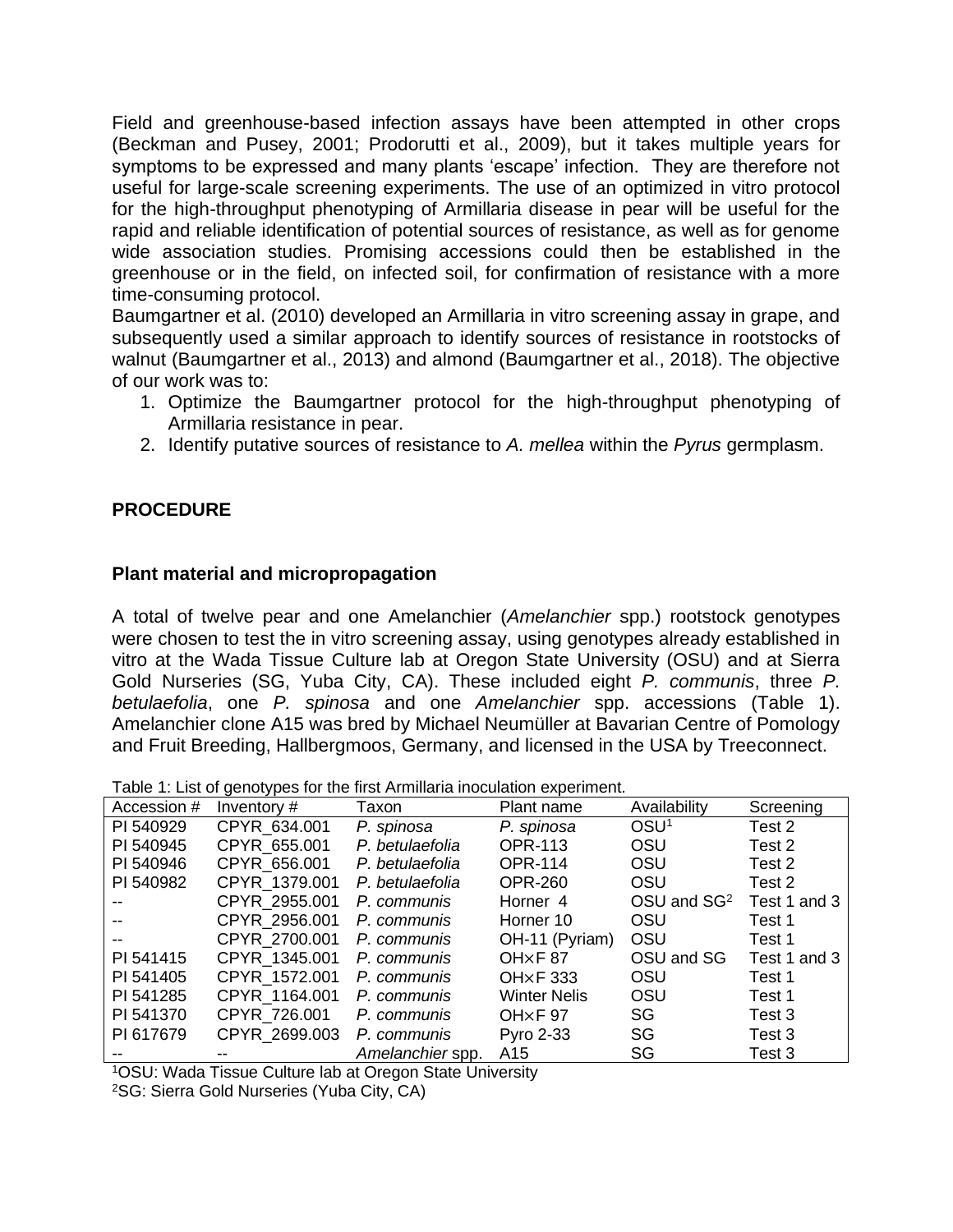For micropropagation at OSU, stock shoots were sub-cultured in Magenta GA-7 boxes (Magenta Corp., Chicago, IL, USA) with 40 ml medium per container. The base medium is Pear Rootstock (PRS-propagation) medium, composed of mineral salts (MS) modified to have 2.5× the MS level of mesos (Ca, Mg, P), and with per liter: 2.5 mg thiamine, 250 mg inositol, 30 g sucrose, 4.4 µM N6-benzyladenine (BA), 0.6% agar (A111, PhytoTechnology Labs, Shawnee Mission, KS, USA) adjusted to pH 5.7 and autoclaved for 20 min at 121°C and 15 psi. Shoots were transferred to new medium every four weeks and multiplied to at least 100 shoots for each genotype (total 1,000 shoots). Pear shoot cultures were grown at 25°C under a 16-h photoperiod with an average of 80 μM/m2s irradiance, provided by a combination of cool and warm white fluorescent bulbs. After four weeks, 30 fully grown pear shoots for each genotype were treated with a plant growth regulator (PGR) solution (combination of 5 mM Indole-3-butyric acid (IBA) and 5 mM naphthalene acetic acid (NAA), dissolved in 40% Polyethylene glycol (PEG) 400) to promote root formation. The rooting solution was filter-sterilized (Nalgene Analytical Filterware 150 mL, Thermo Scientific, USA). Shoots were dipped into PGR solution for 2 seconds (method developed by Wada, CPAB 2013 project), then planted on PRS medium with no benzyl adenine (BA) (PRS-rooting medium). Five shoots were planted per Magenta GA-7 box. Treated shoots in containers were covered with aluminum foil for a dark period of one week, and then placed under normal light conditions (same as above). Micropropagation at SG followed a similar protocol, but details are proprietary.

Magenta GA-7 boxes containing the pear shoots were transported to the University of California, Davis (UCD) four weeks after rooting hormone application. All shoots that had developed at least one root were transferred to fresh PRS-rooting medium, one shoot per container, to promote further root growth.

## **Inoculations and disease assessment**

Three subsequent experiments were carried out to test the disease assessment protocol on the 13 genotypes (Table 1): test 1 was carried out on the six *P. communis* accessions from OSU (inoculation date = 11/13/2017), test 2 on the *P. betulaefolia* and *P. spinosa* genotypes (inoculation date = 02/18/2018), and test 3 on the five genotypes received from SG (inoculation date = 05/14/2018). Just before inoculation, plant and root development were assessed by measuring plant height, number of roots longer than 1 cm ("good roots") and number of roots shorter than 1 cm. One *A. mellea* isolate was used to inoculate different replicates for each genotype. The isolate was recovered from symptomatic pears in Lake County, CA. Inoculum was prepared by homogenizing for 30 s a 7-d culture grown in potato dextrose broth (PDB) with 2.5 mM sodium acetate (25°C, 100 rpm), and then transferring with a sterile 1-ml glass pipette 200 µl of the resulting homogenate (i.e., mycelial fragments) per plant onto the surface of the plant growth medium, as in the protocol developed by Baumgartner in grape (Baumgartner et al., 2010). For each genotype, some replicates were not inoculated (controls). The development of the disease was assessed once per week for up to six or seven weeks. At each weekly assessment, the mycelial growth on the medium surface and the percentage of the plant and of the roots that were necrotic were evaluated; in test 1,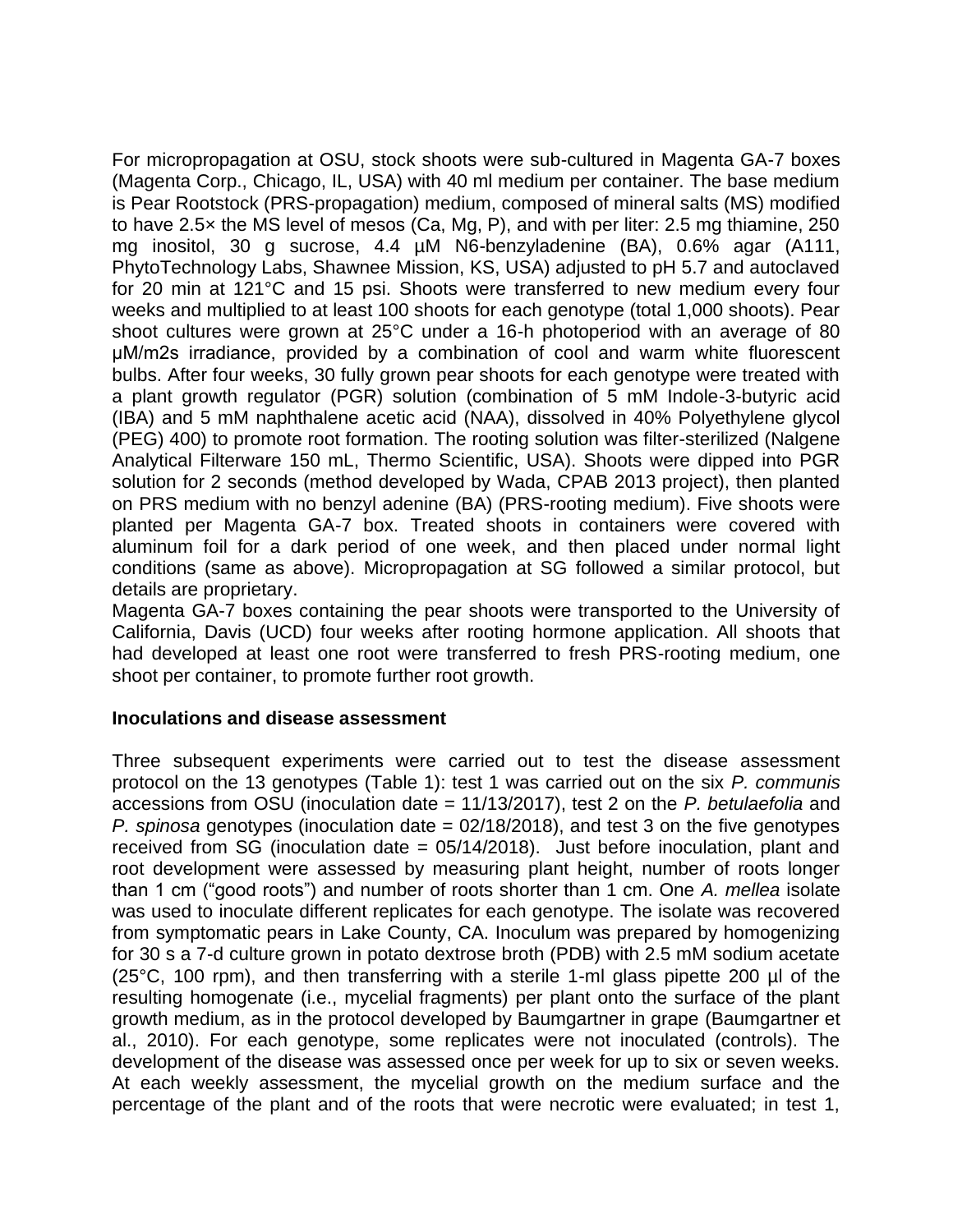also the percentage of the plant that was chlorotic was measured. Additionally, wilted and dead shoots were noted, and used to calculate percent mortality for each genotype. After the last disease assessment, root tips from one or two inoculated plants per genotype were plated on water agar to confirm infection by recovery of the pathogen in culture. After 10 days of incubation at 25°C, cultures were examined for fungal colonies with the following characteristics: colony diameter of approximately 2 cm, regular colony margin, clampless hyphae embedded in the agar, sparse white aerial hyphae, absence of spores/spore-bearing structures, and the possible presence of immature rhizomorphs (white when embedded in the agar, black when above the surface).

# **Statistical analysis of phenotypic data**

All statistical analyses were performed with R studio [\(http://www.rstudio.com\)](http://www.rstudio.com/). At the first three assessments of test 1, categorical measures were used for mycelial growth on the medium surface and root necrosis, thus they were converted to percentages before statistical analysis, to standardize them with the following experiments.

Non-parametric Kruskal-Wallis test was used to assess significant differences among inoculations dates and genotypes for pre-inoculation (plant height, number of total and number of good roots) and post-inoculation measures (mycelial growth on the medium surface, plant necrosis, root necrosis and mortality) at all weekly assessments. Additionally, the Area Under Disease Progress Curve (AUDPC) was calculated for all post-inoculation measures, as indication of the disease development rate, and Kruskal-Wallis test was run as explained above. Correlations between plant height at inoculation with plant necrosis and mortality were evaluated using the Spearman method. Furthermore, the correlation between test 1 and test 3 was evaluated, by calculating the Spearman coefficient between the arithmetic means in Horner 4 and OH×F 87, which were in common between the two tests. The general health status of the plants over time was evaluated by comparing the mortality in the controls versus the cases (inoculated plants) for each genotype at all weekly assessments. Finally, one-way ANOVA was run to determine the ratio of the "between" over "within" genotype variance (F-value) for plant necrosis and mortality (i.e. mortality  $\sim$  genotype).

# **RESULTS AND DISCUSSION**

## **Propagation and rooting success**

The number of replicates in acceptable conditions at the time of inoculation was highly variable among genotypes and tests, ranging from five (Winter Nelis, test 1) to 45 (*P. spinosa*, test 2), with a mean of 14 (Figure 1). Test 3 was the most uniform, with approximately 30 inoculated plants per genotype. In general, the majority of the plants in all tests had few, and mostly small roots; however, there were significant differences in rooting (according to Kruskal-Wallis test,  $\rho < 0.05$ ) among inoculation dates and genotypes (Figure 2). Plants inoculated in test 1 showed the largest number of total and good (>1 cm) roots, followed by test 3 and then test 2. However, it is important to note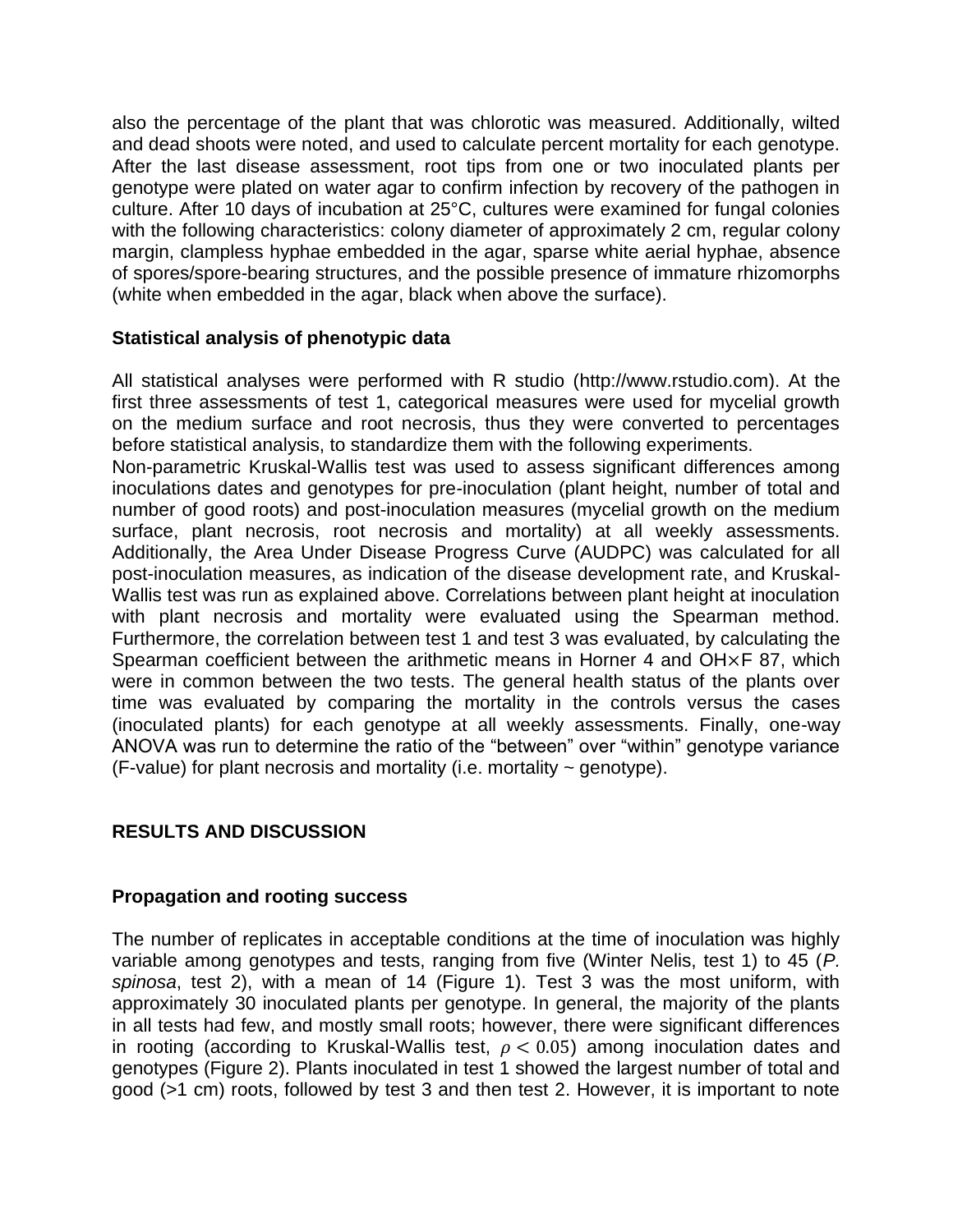that plants with no roots were not accounted for in the statistical test. Although all but one of the plants inoculated in test 3 (140) had roots, 12 of the 113 plants inoculated in test 1 had not developed any roots; this, along with the lower number of replicates of some genotypes, may have resulted in an incorrect evaluation of root development in test 1. Significant differences were also observed for plant height, with taller plants in test 3 and smaller in test 2. In test 1, OH×F 87 and Pyriam had the best-developed rooting systems, and OH×F 87 plants were also significantly taller than the other genotypes, while Horner 4 plants were the smallest. In test 2, *P. spinosa* showed higher rooting capacity than the three other rootstocks. Micropropagation of *P. betulaefolia* genotypes was particularly challenging, resulting in only a few small, badly rooted replicates, which contributed to the low scores observed for test 2 in comparison with tests 1 and 3. Among the genotypes inoculated in test 3, Pyro 2-33 showed the more and longest roots, as well as the tallest shoots, whereas A15 had the worse rooting system and Horner 4 the smallest plants, consistently with test 1.



Figure 1: Number of replicates for each genotype at test 1 (red), test 2 (green) and test 3 (blue).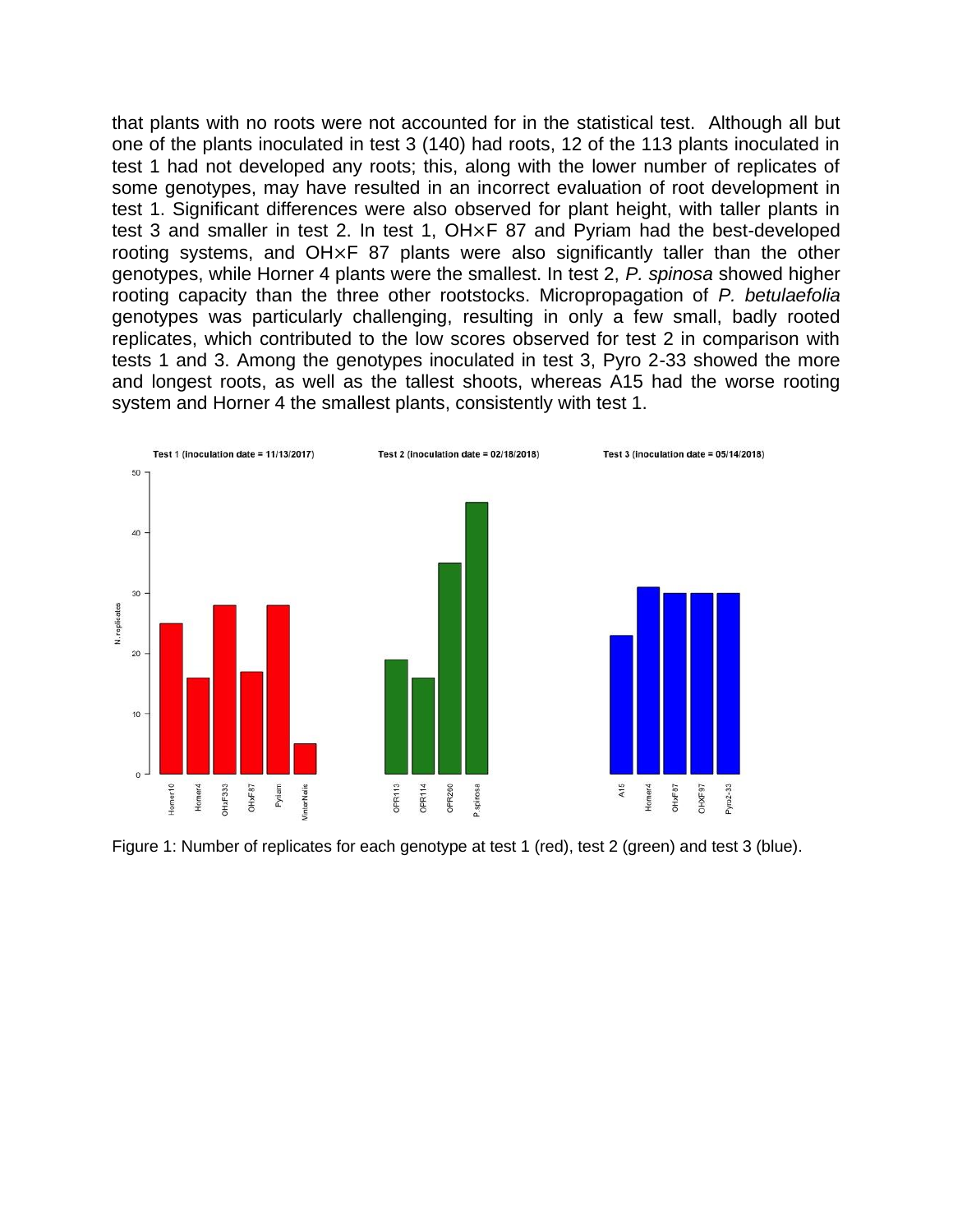

Figure 2: Effect of the inoculation date and the genotype on the total number of roots, the proportion of good (>1 cm) over total roots and the plant height at inoculation. Different letters indicate genotypes that are significantly different from each other according to Kruskal-Wallis nonparametric test ( $\rho < 0.05$ ).

## **Disease assessments**

Disease assessments were carried on until week 7 post-inoculation in test 1; however, all control plants at the last assessment were extremely stunted, showing chlorosis, wilting and in some cases mortality. For the subsequent tests, we therefore decided to stop the disease assessments at week 6, and we did not consider the results of week 7 in test 1. Moreover, plant chlorosis resulted not to be informative of the disease development in test 1, therefore it was not measured in the subsequent tests. Additionally, given the poor quality of most of the plants inoculated at test 2, especially for the three *P. betulaefolia* accessions, we decided not to include the results for this test.

Mycelial growth on the medium surface was very fast for all genotypes in both test 1 and test 3; no growth was observed on non-inoculated controls. Growth was significantly higher and faster (AUDCP) in test 3 than in test 1 (Kruskal-Wallis,  $\rho$  < 0.05). By focusing on the last assessment and on the AUDPC, we observed significantly less growth in Pyriam than in the other genotypes at test 1, while OH×F 333 had the largest mycelial growth on the medium surface (Figure 3). In test 3, OH×F 87 was the genotype showing less growth, and Horner 4 the one with the largest. Significant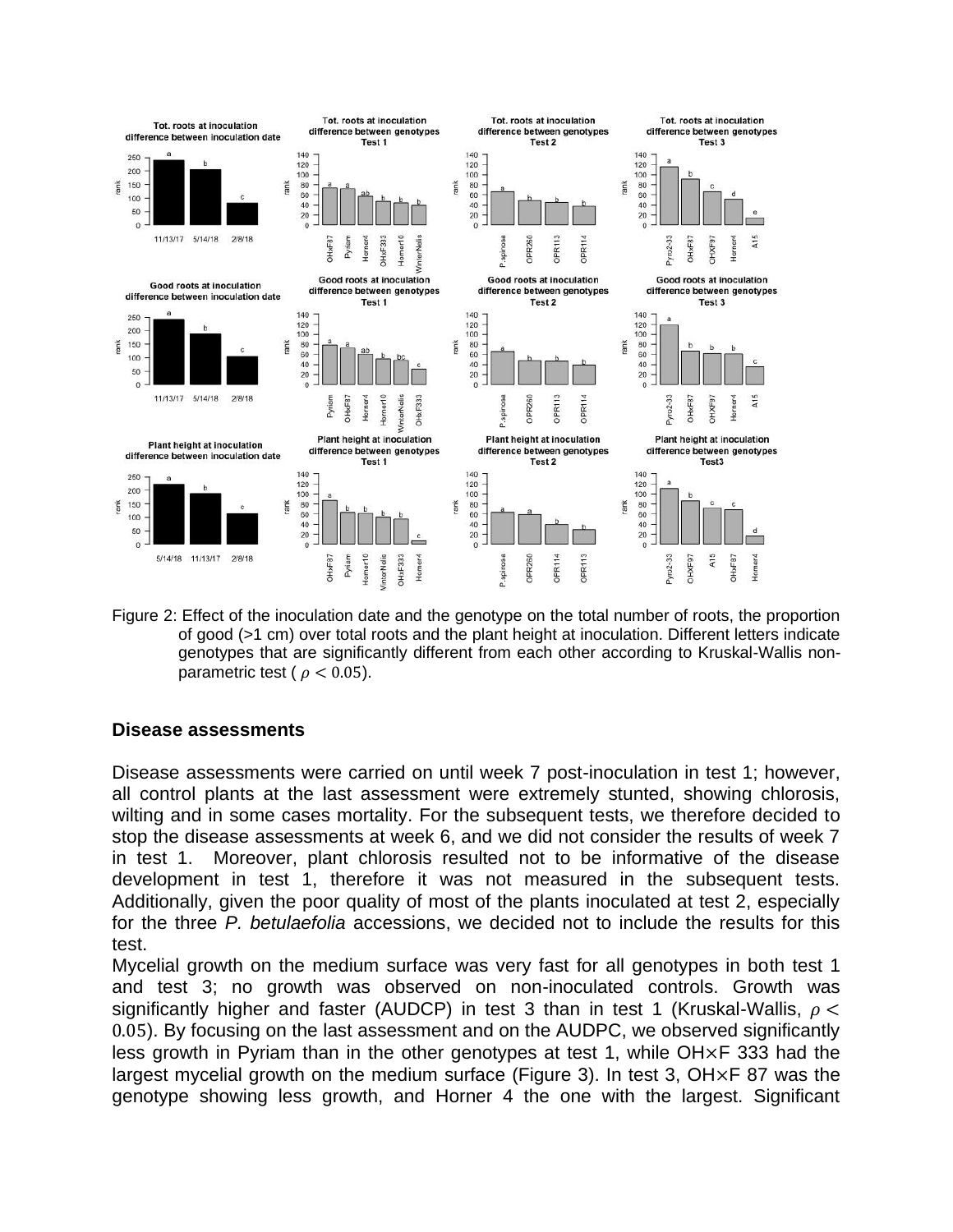differences were also observed for plant necrosis and mortality (Figure 3). In test 1, Horner 4 appeared the most susceptible genotype, with the highest values of plant necrosis and mortality, while OH×F 87 was significantly more resistant than the other accessions. In test 3, OH×F 87 was confirmed as the most resistant genotype, while Pyro 2-33 appeared as the most susceptible, followed by Horner 4. Despite the larger mycelial growth on the medium surface, plants in test 3 showed significantly less necrosis on the shoots, as well as less mortality. This might be linked to the better status of the plants inoculated in test 3 with respect to test 1. Additionally, there was no correlation between the mycelial growth on the medium surface and plant necrosis and mortality. Root necrosis was inconsistent for each genotype among the different assessments and the AUDPC (Figure 3), which might be because replicates with no, or too small, roots were not accounted for in the Kruskal-Wallis statistics; these were more numerous in test 1 than in test 3. All plated root tips collected from one or two plants per genotype developed *A. mellea* colonies, confirming successful inoculation.



Figure 3: Differences among genotypes at assessments 6 and for AUDPC in Test 1 (black) and in test 3 (grey). Different letters indicate genotypes that are significantly different from each other according to Kruskal-Wallis non-parametric test ( $\rho < 0.05$ ).

All together, our findings suggest that: 1) mycelial growth is a good indicator of successful inoculation, but it does not identify resistant versus susceptible genotypes; 2) root necrosis was too inconsistent to serve as a measure of resistance; 3) poor quality plants, as those inoculated in test 1 with respect to test 3, were generally more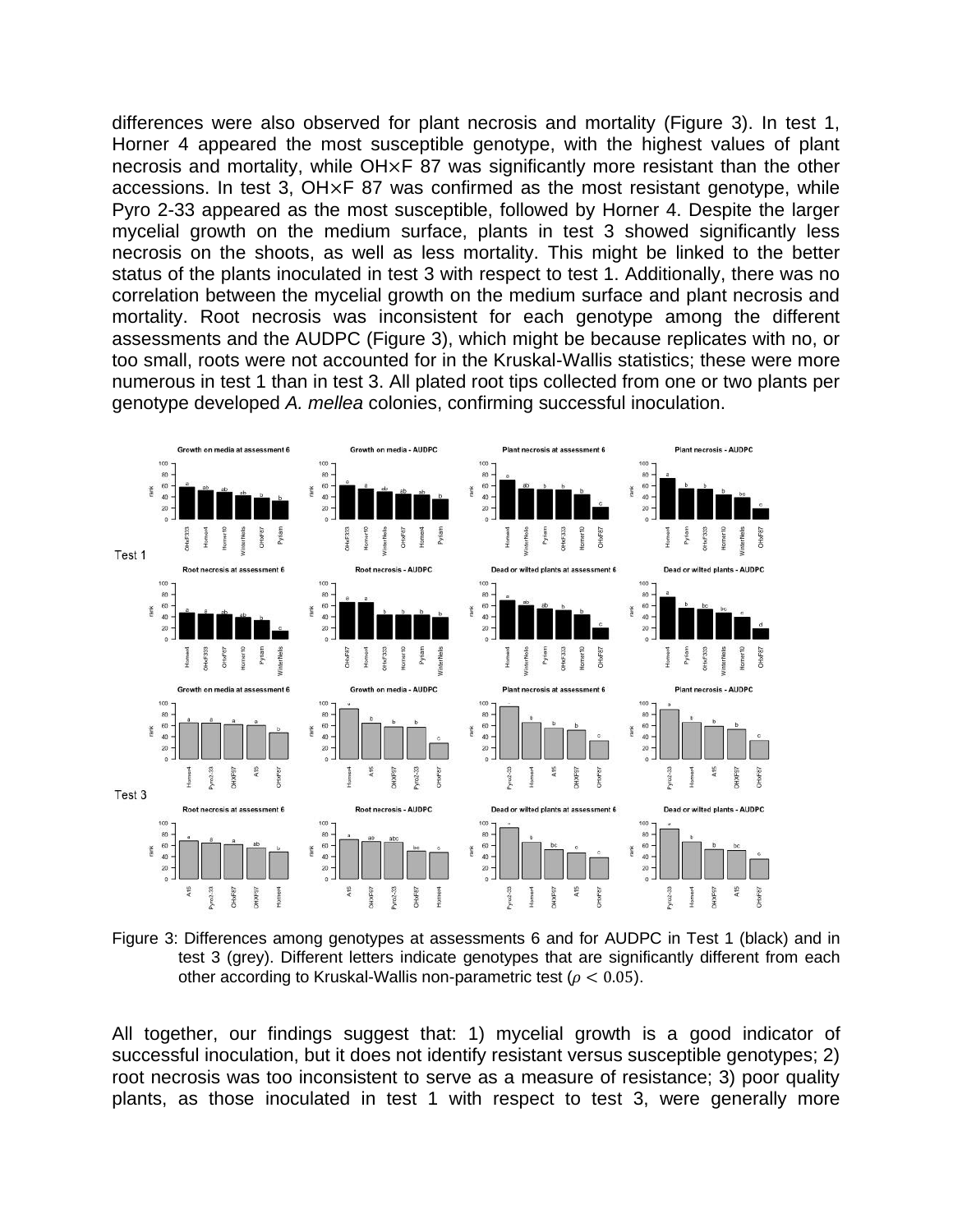susceptible to the disease. However, a negative correlation was observed between plant height at inoculation and plant necrosis and mortality only in test 1 (Spearman rs = -0.50 and -0.51, respectively, at week 6 post inoculation; Spearman rs = -0.54 and - 0.55, respectively, for AUDPC), and not in test 3, suggesting that visual assessment of plant status, more than measurement of plant height and root length, is necessary to determine suitability for inoculation.

When comparing test 1 and test 3 results for plant necrosis and mortality, we observed almost complete correlation for Horner 4, with a Spearman  $rs = 0.99$ , while it was lower for  $OH \times F$  87 (Spearman rs = 0.80). Therefore, we decided not to analysis the two tests together.

# **Evaluation of controls**

By comparing the number of dead plants per genotype between the controls and the cases, we observed that some of the non-inoculated plants went through increasingly stunting conditions and mortality, in both tests 1 and 3 (Figure 4). This phenomenon was variable among the different genotypes. Horner 4 and OH×F 87 controls were healthy for the entire duration of both experiments. In test 1, some of the Horner 10 controls were dead by week 5, but the majority of the plants were healthy, and the only control plant of Winter Nelis suddenly died at week 6. Controls of OH×F 333 and Pyriam in test 1, and of Pyro 2-33 in test 3 were stunted from the beginning of the assessment, and most of them were dead by week 3 or 4. Finally, in test 3, controls of A15 and OH×F 97 were healthy for the entire duration of the experiment. These observations suggest that some genotypes were less tolerant of the in vitro conditions than others. Even though the root culturing at the end of each experiment confirmed the dead plants to be infected, we could not discern if the high severity observed on certain genotypes was due to their particularly high susceptibility to the pathogen or to their general low tolerance of in vitro conditions.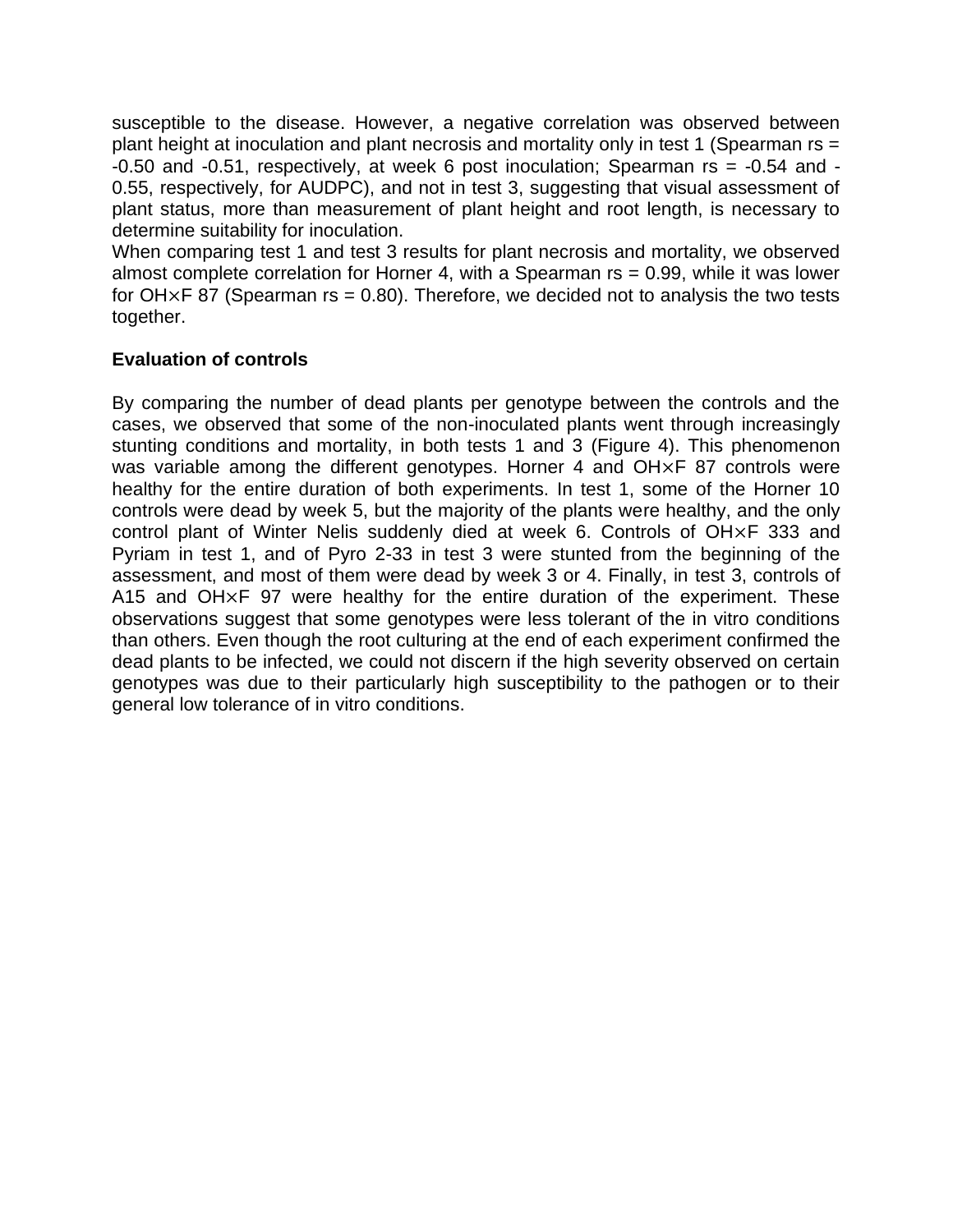

Figure 4: Mean number of dead plants per genotype at each assessment: comparison between inoculated plants and controls at test 1 and test 3.

#### **Variance between and within genotypes**

A positive F-value indicates that the variance between genotypes is larger than the variance within genotype. At the sixth assessment (across all tests), the F-value for plant necrosis was 11.12, and for mortality 11.04; considering the AUDPC, the F-value for plant necrosis was 11.99 and for mortality 10.63. In all cases the genotype had a significant effect on the phenotypic trait with a  $\rho < 2e^{-16}$ .

#### **CONCLUSION**

The objective of this study was to evaluate and optimize an in vitro screening assay for the high-throughput phenotyping of Armillaria resistance in pear. In year 1, we have carried out three separate experiments on a total of 12 different pear and one Amelanchier accessions, gradually optimizing the disease assessment method. We were able to observe high variability between the genotypes, and low variability within genotype, suggesting that the measured traits are heritable and that the scoring system is reliable. In conclusion, the optimized phenotyping protocol consists of: 1) visual inspection of plant quality before inoculation and selection of the most uniform, healthy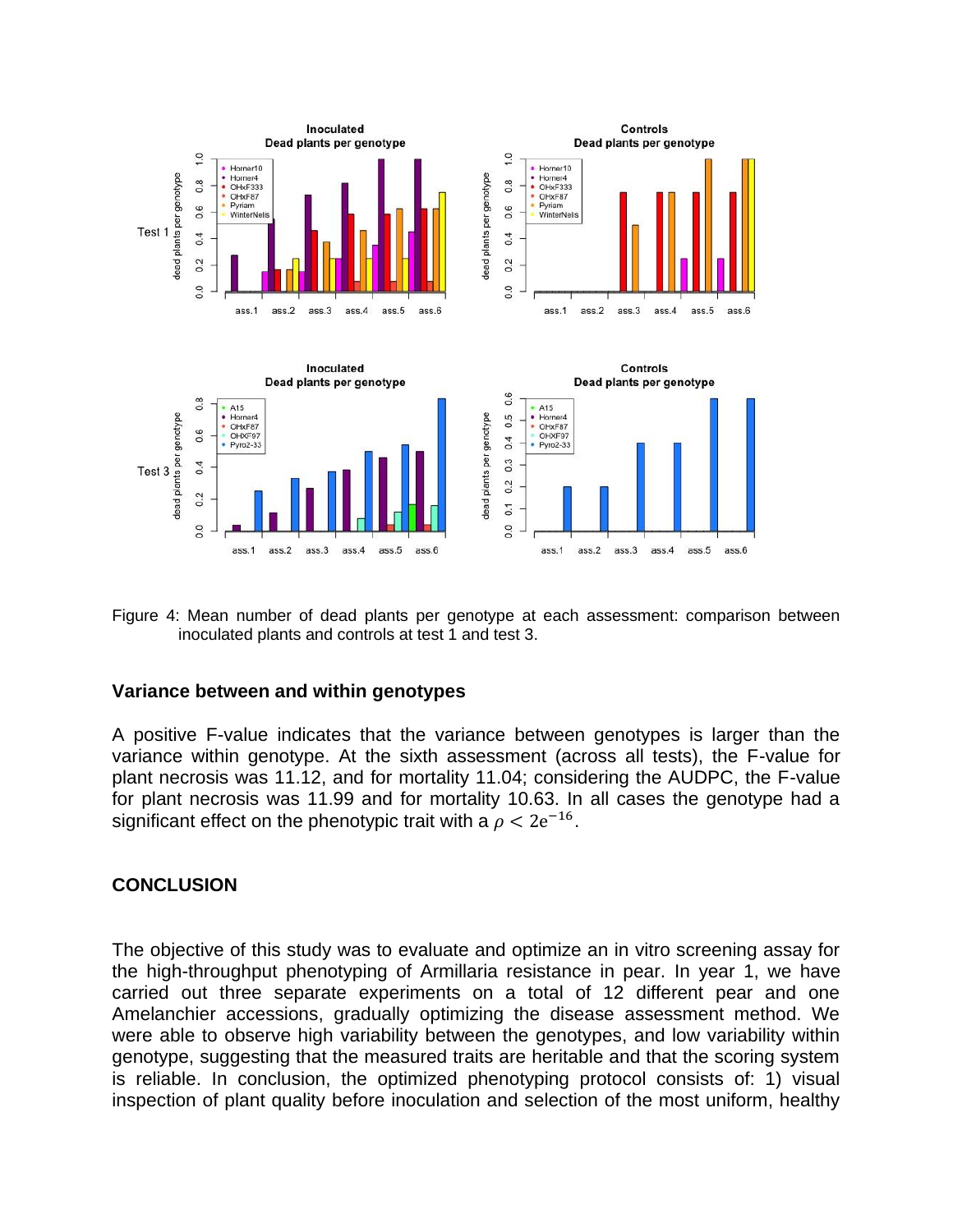and well-rooted plants 2) weekly assessments for up to 6 weeks post-inoculation; 3) evaluation of mycelial growth on the medium surface as an indicator of successful inoculation and for identification of contaminants; 4) measurement of percentage of plant necrosis and mortality as the most robust and repeatable quantitative traits; 5) final confirmation of successful inoculation by sampling and plate-culturing of the root tips.

The development of a sufficient number of uniform, well-rooted plants for each genotype represents the main challenge for this test. A minimum number of 20 well-developed and healthy replicates seemed to be necessary, considering that some plants will have to be set aside as controls, and contamination from un-wanted pathogens can occur during the six weeks of disease assessment. In order to achieve this minimum number of 20 replicates at inoculation, a much larger number of plants must be propagated, a number that increases with lower rooting capacity of the genotype. Additionally, different species might require different micropropagation protocols, as we observed in this experiment for *P. betulaefolia* and *P. spinosa*. Furthermore, some genotypes have shown low tolerance to the in vitro culture, and this must be assessed and conditions optimized before starting the phenotyping experiment. However, we have recently been successful in growing and rooting plants for a number of different Pyrus species (Sugae Wada project).

The screening protocol presented in this manuscript will enable the large-scale collection of quantitative and repeatable phenotypic data for Armillaria disease resistance in pear, which is fundamental for genome wide association studies. The application of this assay on the Pyrus core collection (~200 genotypes) of the USDA National Clonal Germplasm Repository in Corvallis, OR will also allow us to identify sources of resistance. Difficult and time-consuming greenhouse or field-based inoculations could then be carried out on a small subset of promising genotypes, to validate their resistance.

In this second year of the project we currently are:

- Micropropagating all the 13 genotypes reported above, with the objective of testing them all at once with the new optimized protocol, using a minimum of 20 replicates per genotype at uniform conditions;
- Optimizing the procedure for microscope observations of infected roots, with the objective of determining differences in amount and location of mycelia between susceptible and resistant accessions;
- Planning a survey in commercial orchards that are infected by Armillaria to evaluate the response in the field of some of the rootstocks screened in this study (in particular OHxF 87, which appeared to be resistant in vitro).

Additionally, we recently secured a CDFA grant for the application of this optimized protocol to the *Pyrus* core collection of the USDA National Clonal Germplasm Repository.